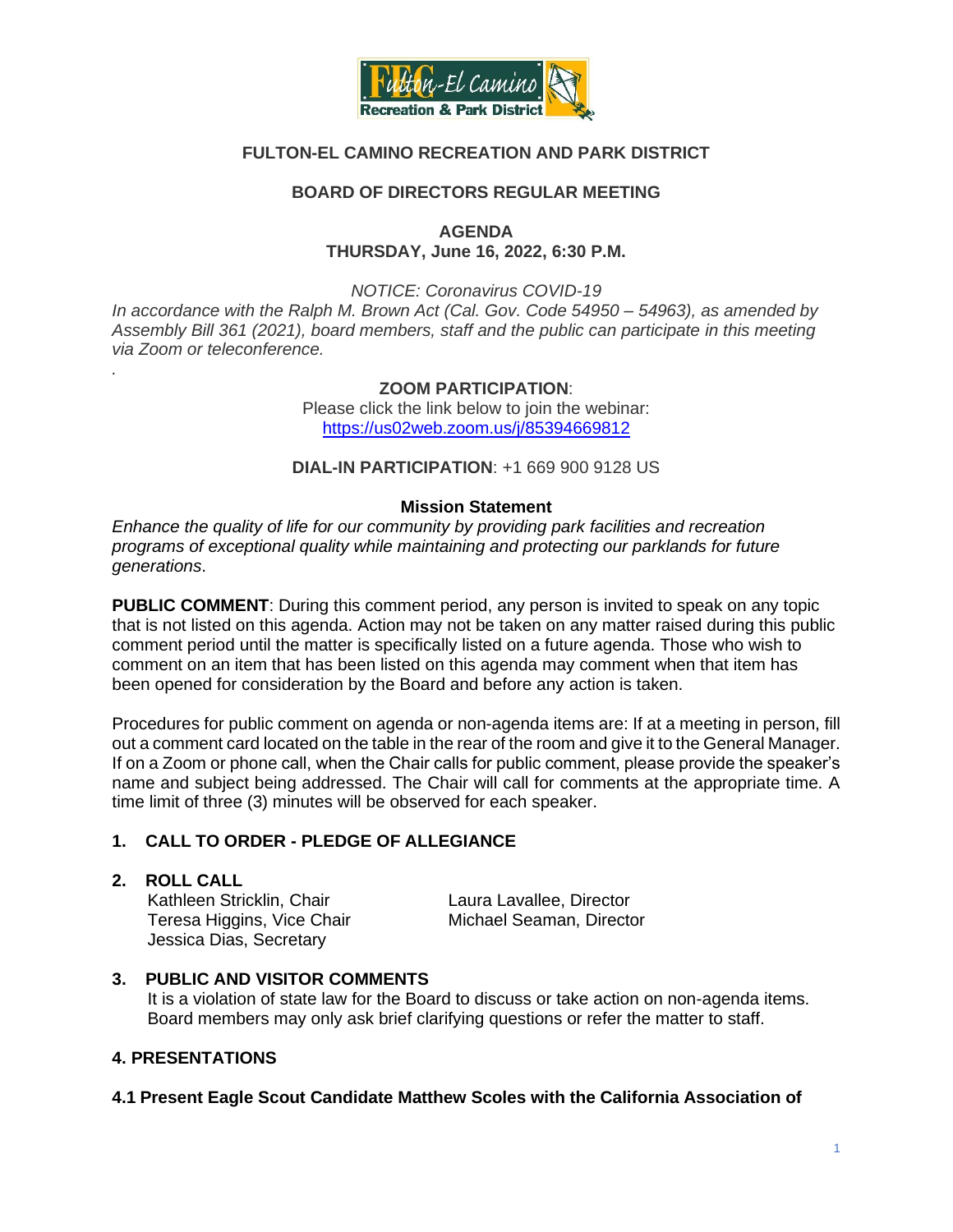**Recreation and Park Districts Outstanding Volunteer Award of Distinction 2022** Board will present Matthew Scoles with his plaque award

## **4.2 Most Valued Partner Award from the San Juan Unified School District**

 Staff will present the Award received form San Juan Unified School District and commendation letter from Congressman Ami Bera

**4.3 Presentation on Howe Avenue Bicycle and Pedestrian Improvement Project**  Jenny Singh, Senior Civil Engineer, Sacramento County, will report on the upcoming Project along Howe Park's Howe Avenue corridor

#### **4.4 Presentation of Awards to the Police Department**

Chief James Brown will swear in new officers and present officer awards

- a). Tim Noonan and Thomas Schubin will be sworn in as officers
- b). CSO Trent Davis will be presented the Officer of the Year Award
- c). John Mohamed will be presented with the Lifesaving Award

## **5. CONSENT ITEMS** (Motion)

- a. Minutes of the April, 2022 Regular Board Meeting
- b. Total Payroll, Supplies, and Revenue Summary Graph Year to Date
- c. Program Revenue and Refund Report for April 2022
- d. Payroll Report for April 2022
- e. Claims for April 2022
- f. Revolving Fund Report for April 2022
- g. Services and Supplies Summary Report as of April 2022
- h. Monthly Department Breakdown for April 2022
- i. Parks, Recreation, Facility Rentals, and Security Report April 2022
- j. Resolution 2021/22-29 of Board of Directors of The Fulton-El Camino Recreation and Park District Approving The Continued Use Of Teleconferencing/Remote Meetings Pursuant To The Provisions Of California Assembly Bill 361 Board to approve continuing use of teleconference board meetings. Resolution must be approved monthly to be in effect.

## **6. DISCUSSION AND DIRECTION ITEMS (Motion or Approval Required)**

#### **6.1 CSDA Board of Directors Election – Term 2023-2025; Seat B – Sierra Network**

The Board will review the candidates for the CSDA board, Sierra Network, 2023/25 Seat B

#### **6.2 Preliminary Budget, Fiscal Year 2022/23**

The Board will review 2022/23 Fiscal year Preliminary Budget.

- a. Resolution 2021/22-26, Approving the General Fund Preliminary Budget for 2022-23
- b. Resolution 2021/22-27, Approving the Parks Maintenance and Recreation Improvement District (Assessment # 1) Preliminary Budget for 2022-23
- c. Resolution 2021/22-28, Approving the Parks Maintenance and Recreation Improvement District (Assessment # 2) Preliminary Budget for 2022-23

#### **6.3 Declaring the Intention to Continue Assessments for Fiscal Year 2022-23**

The Board will considering adopting the assessments #1 and #2 resolutions

a. Resolution 2021/22-30, Declaring the Intention to Continue Assessments for Fiscal Year 2022-23, Preliminarily Approving the Engineer's Reports, and Providing for Notice of Hearings on July 21, 2022, for the Parks Maintenance and Recreation Improvement Assessment Districts. (Assessment #1)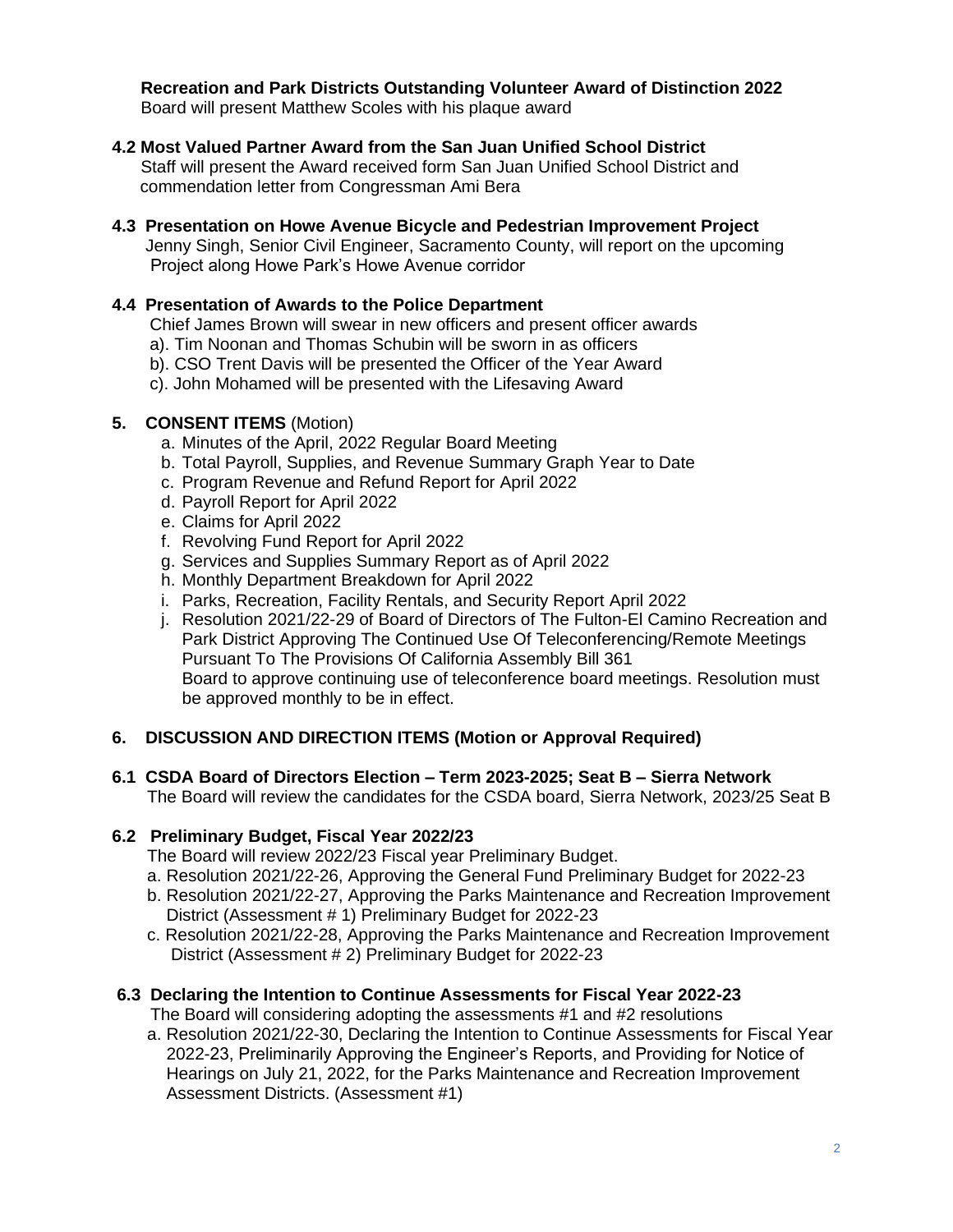b. Resolution 2021/22-31, Declaring the Intention to Continue Assessments for Fiscal Year 2022-23, Preliminarily Approving the Engineer's Reports, and Providing for Notice of Hearings on July 21, 2022, for the Parks Maintenance and Recreation Improvement Assessment Districts (Assessment #2).

# **6.4 Approve the Representation Letter for 2020-2021 Fiscal Year Audit**

The board will consider approving the Representation Letter from Larry Bain, CPA, to complete the audit for the 2020-2021 fiscal year.

## **6.5: Approve the Meliora Public Safety Consulting Contract for an Evaluation of the Police Department**

The Board will consider approving the Contract with Meliora Safety Consulting to evaluate and make recommendations for the police department operations.

- **7. INFORMATIONAL ITEMS** (No Action Required)
- **7.1 Discussion Update with San Juan Unified School District Regarding the Kathleen Johnson Middle Proposed School Site and FEC's Creekside Nature Area** Staff will provide an update to the Board on Creekside Nature Area and the proposed middle school in the San Juan Unified School District.

# **7.2 General Manager's Report**

The Board will review the General Manager's monthly report.

# **8. COMMITTEE REPORTS**

# **Standing Committees:**

- a). Personnel and Finance Chair, Director Teresa Higgins
- b). Programs, Facilities and Projects Chair, Director Seaman
- c). Security and Community Relations Chair, Director Dias
- d). Ad Hoc Committee: Bohemian Park Project Chair, Director Seaman
- e). Park Advisory Directors assigned to each park

Board members will provide reports on any standing or Ad Hoc committee meeting they may have attended.

# **9. DIRECTORS' COMMENTS**

Board members will report on items of interest to the Board.

## **10. INFORMATION/CORRESPONDENCE/ANNOUNCEMENTS** (No Action Required)

- A. Department of Parks and Recreation Grant Award Letter for Slough Time and Grant Awards List
- B. Commendation Letter from Congressman Ami Bera for the District being named a San Juan Unified School District Most Valuable Partner
- C. Sacramento County Project Newsletter: Howe Avenue Bicycle and Pedestrian Improvement Project
- D. Wall Street Journal Article: Latest Developments Consumer-Price Index, Change from a Year Earlier

# **11. ADJOURNMENT**

# **12. SIGN ALL APPROVED DOCUMENTS**